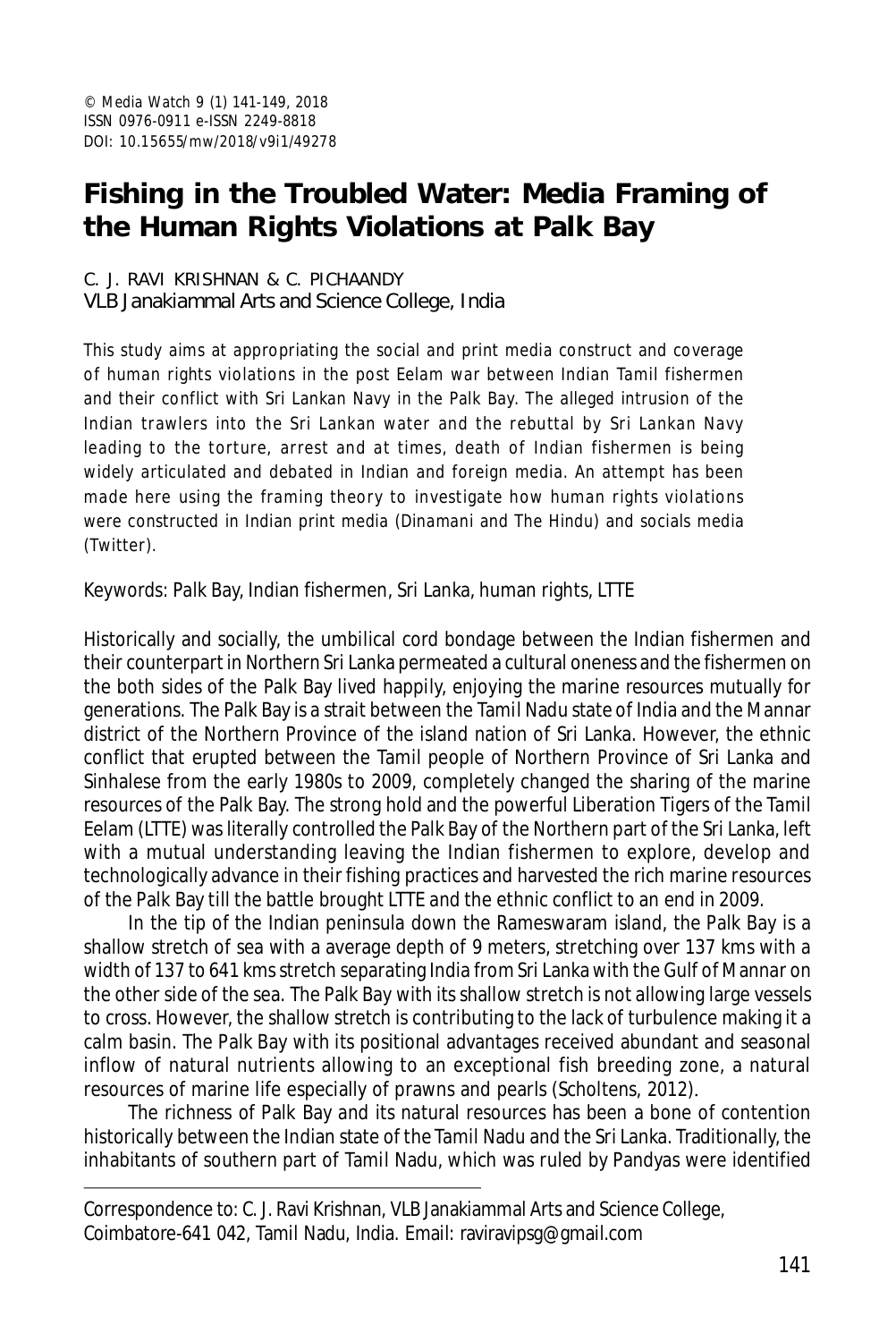with rich pearl harvest from Palk Bay terming "Pandyas kingdom as inhabitants of the pearls". In spite of the geographical division, the marine resources of the Palk Bay were sourced and shared by the costal fishermen of the both the countries peacefully and mutually, since both the coastal areas of the Pulk Bay was inhabited by the Tamil population. However, the British colonial rule and its aftermath led to geopolitical alignments and mutual readjustments during the post independent era, where the most crucial and important island "Katchatheevu" is being given to the Sri Lankan government by the Indian government, sowing the seeds of conflict over the territorial right of fishing in the Palk Bay.

Often Indian fishermen are alleged to have stretched and crossed their limits to harvest the rich prawn and other fisheries on the other side of the Palk Bay. This led to minor exchanges which were amicably settled till 1980s. However, the ethnic conflict led by LTTE against the Sri Lankan government took a strong root and LTTE sea tiger wing took command of the coastal areas of Palk Bay from the Sri Lankan side, mutual understanding they allowed the Indian Tamil fishermen to fish in Sri Lankan water, which went on unabated till the ethnic war and LTTE came to an end in 2009. Meanwhile, with the advent of the Blue revolution the Indian government helped the fishermen to upgrade their fishing gears and instruments, which resulted in the rapid development of the pattern of fishing. At the end of the war, when the Sri Lankan Navy took control of the Palk Bay, the conflict between the Indian fishermen and the Sri Lankan Navy become a continuous happening, with the Indian fishermen charging the Sri Lankan Navy of torturing of Indian fishermen, capturing their boats and even killing them in the waters of Palk Bay.

The Indian fishing and international community have been leveling allegation of gross human rights violations committed by the Sri Lankan Navy on Indian fishermen. This back footed confinement totally demoralized the Palk Bay fishing communities and they lost their hopes of the bright fishing days. In spite of strong resentments continued suffering and killing of Palk Bay fishermen at the hands of Lankan Navy, the government of India was blamed for their indifference and apathetic attitude towards the Indian fishermen plights. Meanwhile, the regime change in the state government of Tamil Nadu and the rise of former chief minister J. Jayalalithaa lend a great hope among the Indian Palk Bay fishermen that a strong leader like her with a decisive mandate may bring solution to the fishermen's problem. However, in spite of her strong reactions, which created inner current between the India and Sri Lanka foreign relations, she could not break the ice as the violations against the Palk Bay fishermen continued unabated. Though efforts of Jayalalithaa brought the captured and tortured fishermen back to India many times, the problem continued to occupy the central point of Tamil politics. Indeed, this made the then government of Tamil Nadu passed a resolution restoring the Katchatheevu back to India in 2013 in the state assembly. This was hailed by all sections of the people, especially the Palk Bay fishermen. When this triangular current of politics got entangled between the state of Tamil Nadu, the Indian government and Sri Lankan government, the Parliament elections of 2014 came about in India. Jayalalithaa was touted as alternative to the Congress and BJP. Contrary to the expectations, Narendra Modi led BJP won a land slide victory marginalizing the Congress party.

During the period, the Tamil Nadu witnessed electrifying election speeches and promises, especially by Modi on the plight of Tamil Nadu fishermen. During the election campaign in the state, Modi once said "Tamil Nadu and Gujarat are coastal states and have a history of sea-based trade in the fields of trade and commerce. As coastal and border state we have similar problems. Gujarat fishermen (with Pakistan) and Tamil Nadu fishermen (with Sri Lanka) face similar problems" (Nairita, 2013).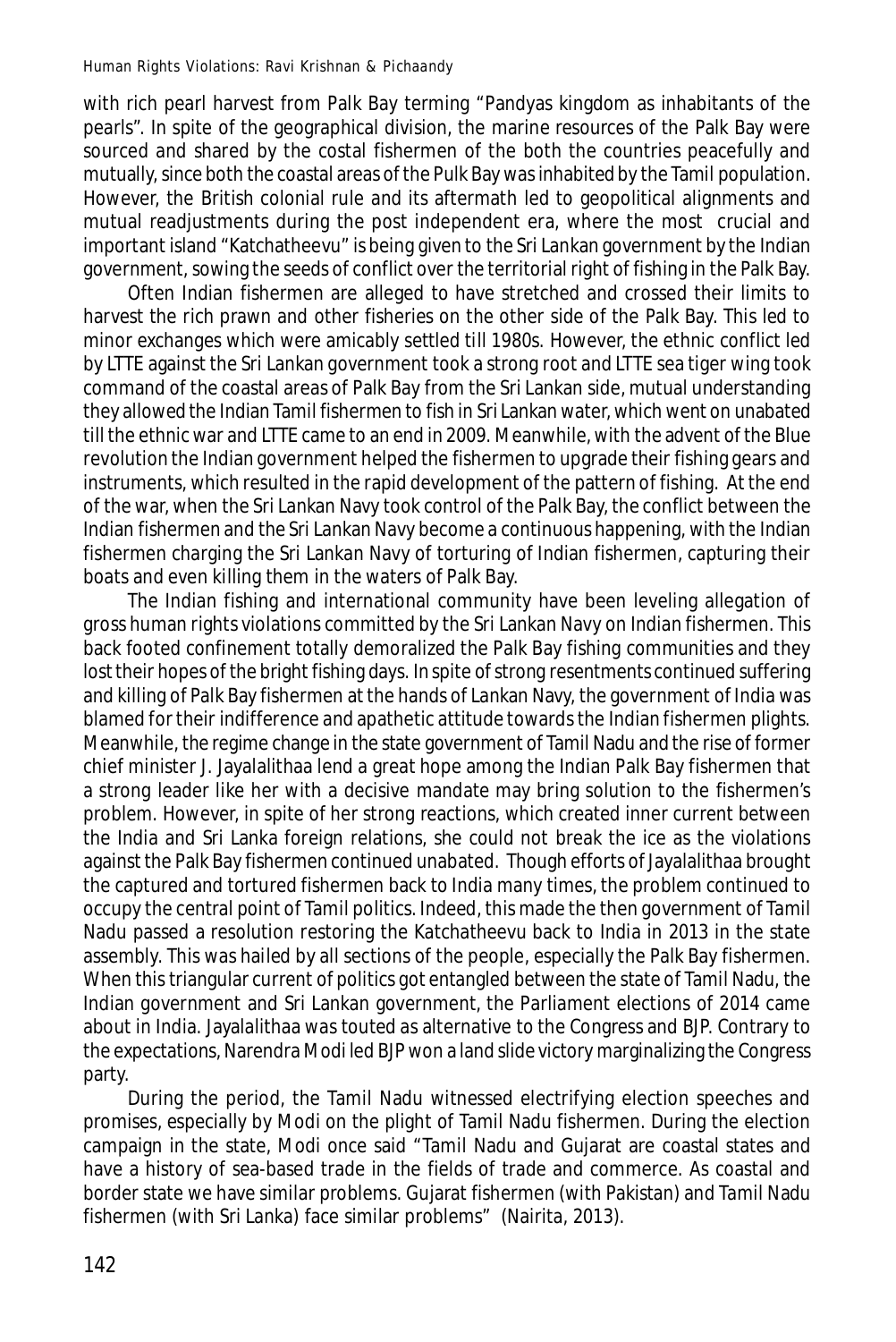In the light of the above observations, the fishermen strongly believed that the regime change at the centre would bring some relief to the two decades old conflict at Palk Bay. In contrast, the BJP led government at the centre also followed the same foreign policies which were practiced by the then Congress government.

"There is a general perception that the then Congress led UPA government consistently backed the Sri Lankan government on their battle with the LTTE both with arms, training and geo political logistic support to combat the most dreaded freedom fighters of Tamil Eelam" (Akilan, 2013). Due to this covert support to the Sri Lankan regime the then Congress government at the Centre and their coalition partner DMK led state government faced severe criticism from the Tamils across its diaspora, immaterial of their political leanings. Such a scenario forced the Indian fishermen of Palk Bay confining them to fishing in the limited sea borders, losing their livelihood. In this context, this study aims to investigate as to how the Indian print media (national English daily *The Hindu*, the regional Tamil daily *Dinamani*) and social media (Twitter) looked at the human rights violations during the Congress and BJP regimes.

#### **Human Rights Violations as a Frame**

The arrest, torturing, shooting are becoming order of the day for the Tamil Nadu fishermen. The causes are the instances of Indian fishermen being prevented from fishing, facing harassment and arrest by the Sri Lankan Navy, resulting 250 deaths on suspicion of the Indian trawlers aiding LTTE and gun running, while fishing in the area, as reported over the past decades. Sri Lanka Navy had shot and killed 250 Indian Tamil fishermen during past two decades (*Dinamani,* July 16, 2008). When the Tamil fishermen case came up for hearing in Madurai High Court on August 18, 2012, the Tamil Nadu government submitted details of the attack made by Sri Lanka Navy over a period of two decades. According to the figure, there had been 167 incidents of shooting on Indian fishermen by the Sri Lanka Navy between the years 1991 and 2011. As many as 85 fishermen had been killed and 180 injured in these incidents, which took place within the Indian waters.

The Tamil Nadu government constantly reiterates that the Indian fishermen, particularly those from Tamil Nadu, have traditional rights to fish near Katchatheevu, though the Central government has taken the stand that Katchatheevu is an integral part of the Sri Lanka. As the conflict between the Tamil Nadu fishermen and Sri Lankan Navy intensified, the people around the world expressed their opinions which represented their political orientation.

Since the end of the civil war in 2009 in Sri Lanka, there have been countless conflicts between the Sri Lankan Navy and Indian fishermen. The media are by far the most important source of information about conflicts for most the people that have a considerable influence over citizens' perception and opinion. Entman (1993) states that framing was essential selection of a perceived reality and present them saliently and forcefully in a communicating text. Typically framing involves a diagnosis tone with an evolution and prescription in the textual analysis with a causal interpretation. In yet another interpretation, Tiung (2009) looks at framing as a media capacity to visualize and present a reality till the perceived meaning reaches the target groups. Framing is otherwise the content coverage of the media with phrases and linkages in order to crease a desire public opinion (Dunaway & Marisa, 2007). Though framing theory assumes mass media as potential tools in the public opinion building, it also needs to be contextualized by the political orientation and cultural indicators of the audience characteristics (Scheufele, 2007).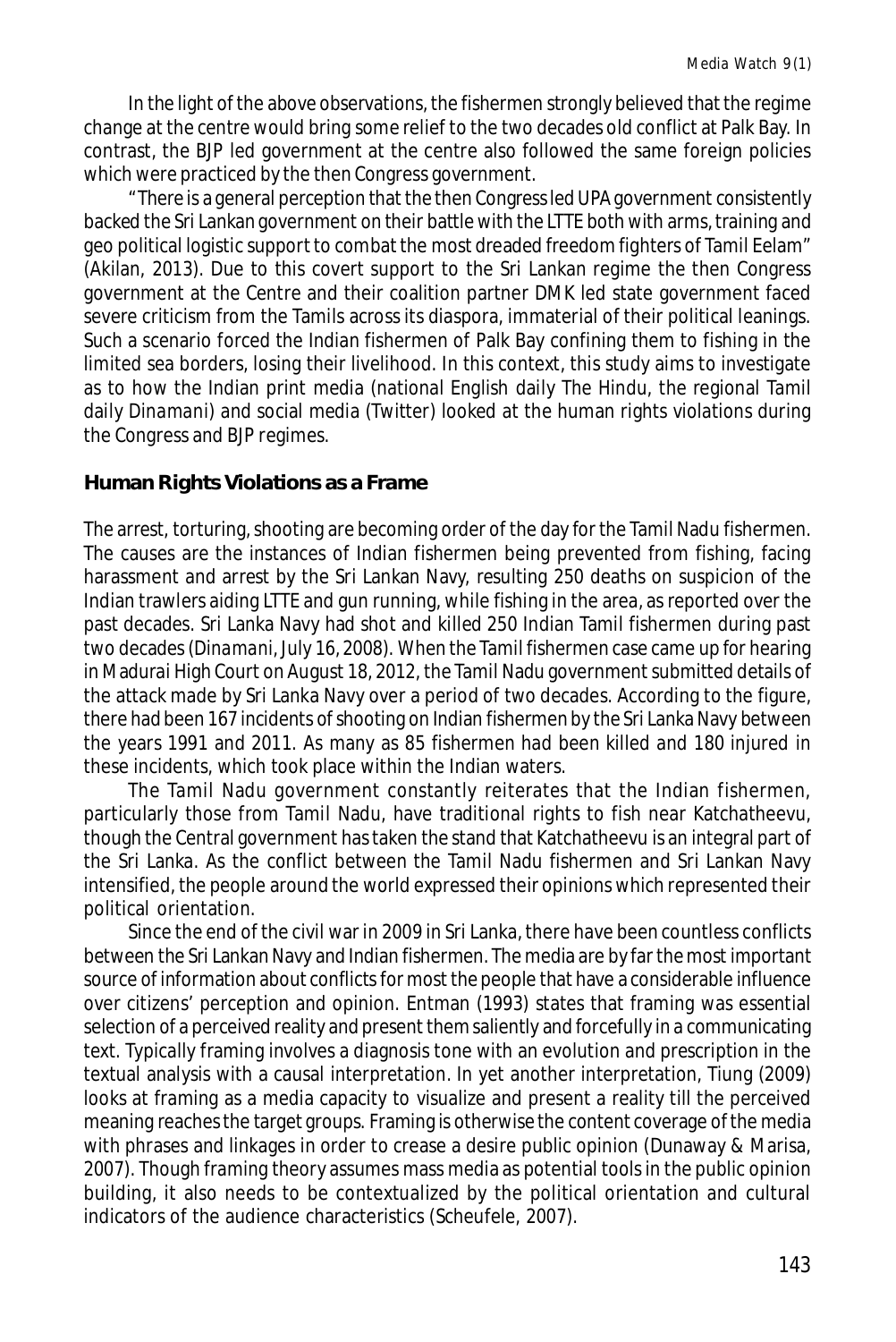With the above premise, the Palk Bay conflict coverage of human rights violations in *The Hindu*, *Dinamani* and Twitter is explored in this study. *The Hindu* and *Dinamani* have gave wide coverage and discussed the issue in terms of news, columns and editorials and hence they are chosen for the analysis, whereas Twitter as a social media offered wider opinions of the public and to the point, reflecting and reacting to not only to reality but also to other media and thus chosen for this study.

The emergence of Social media has thrown unlimited scope for the convergence and disposition of the media content, mutually benefited and in the process evolving a new media audience environment in this global scenario. This inter correlation and social interaction strike a unique mediation process that needs to be deconstructed and described for its sheer penetration. The present work is such an attempt to unearth the Print and the Social media coverage of Human rights Violations of Fishermen conflict at the Palk bay.

Most of academicians consider Twitter as easily accessed open source network site, which provide amble amount of tweets and those represent their political orientation. Twitter has more than 190 million registered users and processes about 55 million tweets per day. The number of users and tweets keep on increasing ever days. The events have political significance were debated widely in twitter (Alessio Signorini, 2011). Twitter seems to provide a ready source of data for researchers interested in public opinion and popular communication. As an increasing amount of everyday social interaction is mediated by these systems, servers actively aggregate vast storage of information about user behavior. In comparison to Facebook, which is largely closed-off to the academic community, tweets are small in size, public by default, numerous, and topically diverse (Driscoll & Shawn, 2014). The twitter users freely expressed their views about the conflict. This research has selected social media Twitter as ready source of information to get the public opinion on the human right violations against the Indian fishermen.

## **Literature Review**

Many Indian and foreign scholars worked on the Palk Bay Indian fishermen and Sri Lanka Navy conflict tried to understand the nature of the conflict and its impact on society. The Tamil newspapers have become part of the social institutions that influence events through their coverage. Charu Gupta argued that there is a need to rethink questions of security in the context of people, environment and resources at Palk Bay. His research moves beyond looking at environmental crisis as the sole reason for this conflict. Rather, the research links it to other arenas of society such as economics and politics and attempts to understand coastal conflicts from several overlapping but distinct standpoints including identity, nationalist anxieties, ecology, role of capital, fisher folk (Gupta, 2004).

Hettiarachchi (2007) analyzed in his article titled "Fisheries in the Palk Bay Region: The Indian Factor" argued that the poaching of fishery resources by the Indian fishers on the Sri Lankan side of the Bay resulted not only in significant losses to the economy of the Sri Lanka, but also in severe political problems to the government. He noted that allowing licensed fishing for Indian vessels on the Sri Lankan side of the Bay will not solve the problem of poaching and over exploitation of resources.

144 In contrast, Suryanarayan (2016) argued that the Palk Bay has never been a barrier; it has been a bridge to link the people of two countries. There also are bonds through marriages, language and ethnicity. He also observed that with the end of the ethnic conflict and the decimation of the Sea Tigers, a new situation has arisen on the Sri Lankan side of the Palk Bay. V. Vivekanandan, the Convener of Association for Release of Innocent Fishermen argued that there is enough anecdotal evidence to suggest that trans-border fishing is an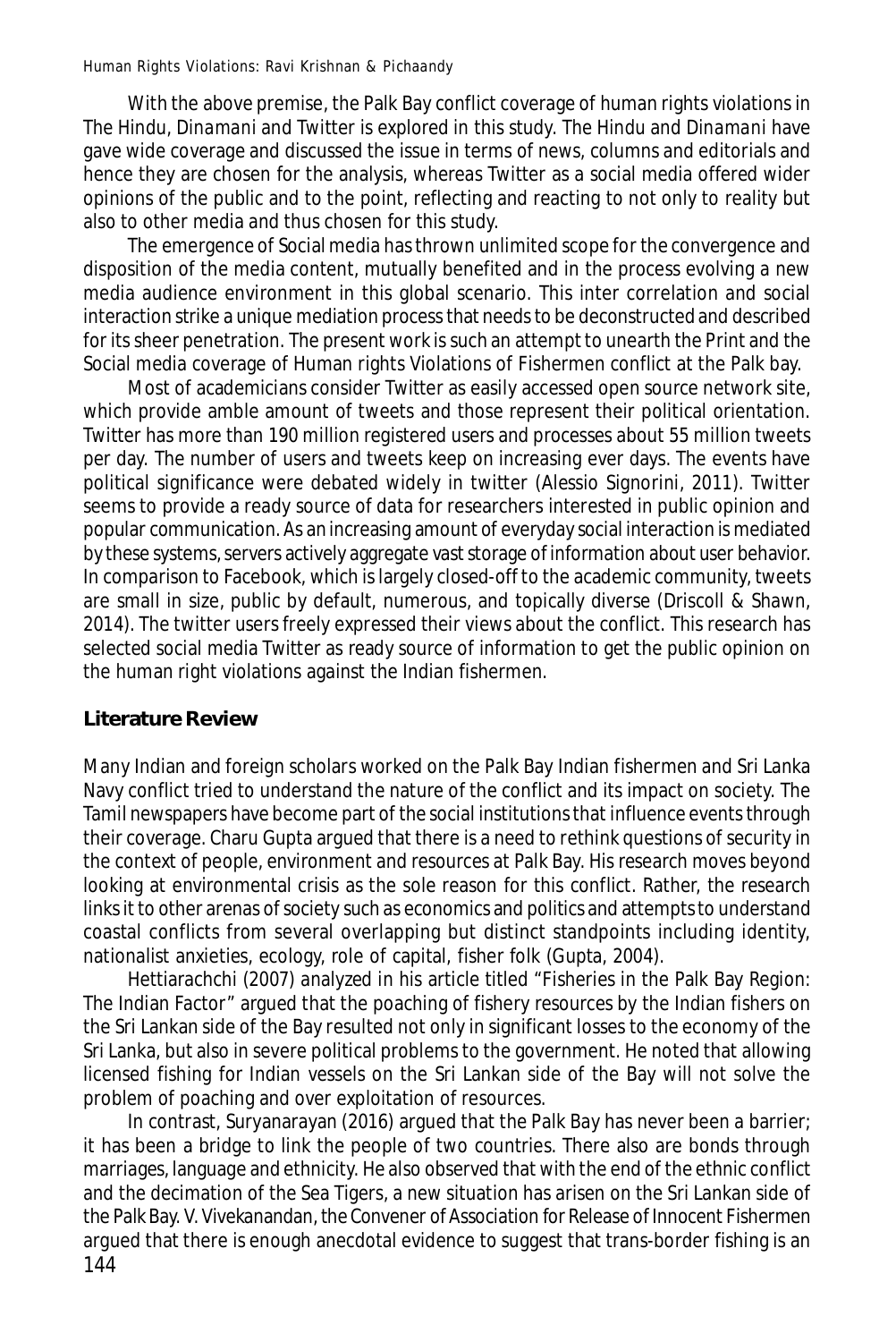issue in different parts of the world. It seems to be most intractable on the India-Pakistan border. The maritime border between the provinces of Gujarat in India and Sindh in Pakistan remains unsettled, and fishermen on both sides are often caught for fishing in each other's waters. They are then invariably imprisoned, and there are instances of fishermen having spent up to a decade in prison for being caught in foreign territorial waters. Further, he said that the India-Sri Lanka border, especially in the narrow Palk Bay is another hotspot (Vivekanandan, 2008).

Historically, the fishermen on both sides of the Palk Bay are ethnically linked and have freely fished all over the Bay. The Indo-Sri Lankan maritime border agreement of 1974 created a boundary, which was largely ignored by the fishermen on both sides. However, with the start of the civil war in Sri Lanka in 1983, the borders became a matter of concern for the governments of both the India and the Sri Lanka. Since then, there have been hundreds of incidents of arrests and detention of Indian fishermen by Sri Lankan authorities. At times, fishermen caught in the shooting have been killed. Sri Lankan fishermen fishing for tuna on multi-day vessels within the Indian exclusive economic zone (EEZ) also face the possibility of arrest and detention by the Indian authorities.

Johny Stephen argued that how the politics of scale affect a process of dialogue led by civil society actors over fishing conflicts taking place at the Palk Bay. An agreement over fishing rights reached between these fishers in August 2010 remains largely unimplemented, but takes centre stage, which examines the negotiation processes in terms of politics of scale and highlights the various difficulties encountered. In a trans boundary context, national and regional identities at times override local identity and interests, thereby making locally constructed solutions difficult, if not impossible, to implement (Johny, Menon, Scholtens, & Bavinck, 2013).

J Scholtens (2012) tried to provide grass-roots insights into the post-war status of the north Sri Lankan fishing population and how their recent recovery has added a new dimension to the Palk Bay conflict. The article analyzed the relevance of existing and proposed governance responses. Contrary to popular perception in India, the paper argues that since the end of the civil war in Sri Lanka the nature of the conflict in the Palk Bay has changed from one in which Indian trawler fishermen were faced with the Sri Lankan navy, to one which sets them primarily in opposition to the technologically less advanced Sri Lankan fishermen. The literature review in this article endeavored to inquiry into areas that were seen as relevant and would contribute to a better understanding of the framing and the fishermen conflict at Palk Bay which lead to the following research questions.

- RQ1: Is there any difference in *Dinamani* and *The Hindu* coverage towards human rights violations against Indian fishermen by Sri Lankan Navy at Palk Bay during the Congress and the BJP government at the Centre?
- RQ2: Is there any difference in Twitter responses toward human rights violations against Indian fishermen by Sri Lankan Navy at Palk Bay during the Congress and the BJP government at the Centre?

## **Methodology**

The study focused on framing of the Indian fishermen - Sri Lankan Navy conflict at Palk Bay in selected two newspapers *Dinamani* and *The Hindu* and Social media Twitter using quantitative frame analysis method. Traditionally, the content analysis method used to understand the media content by categorizing them "pro or con", "favourable or unfavourable", or "negative or positive" towards a certain issue. The researchers in this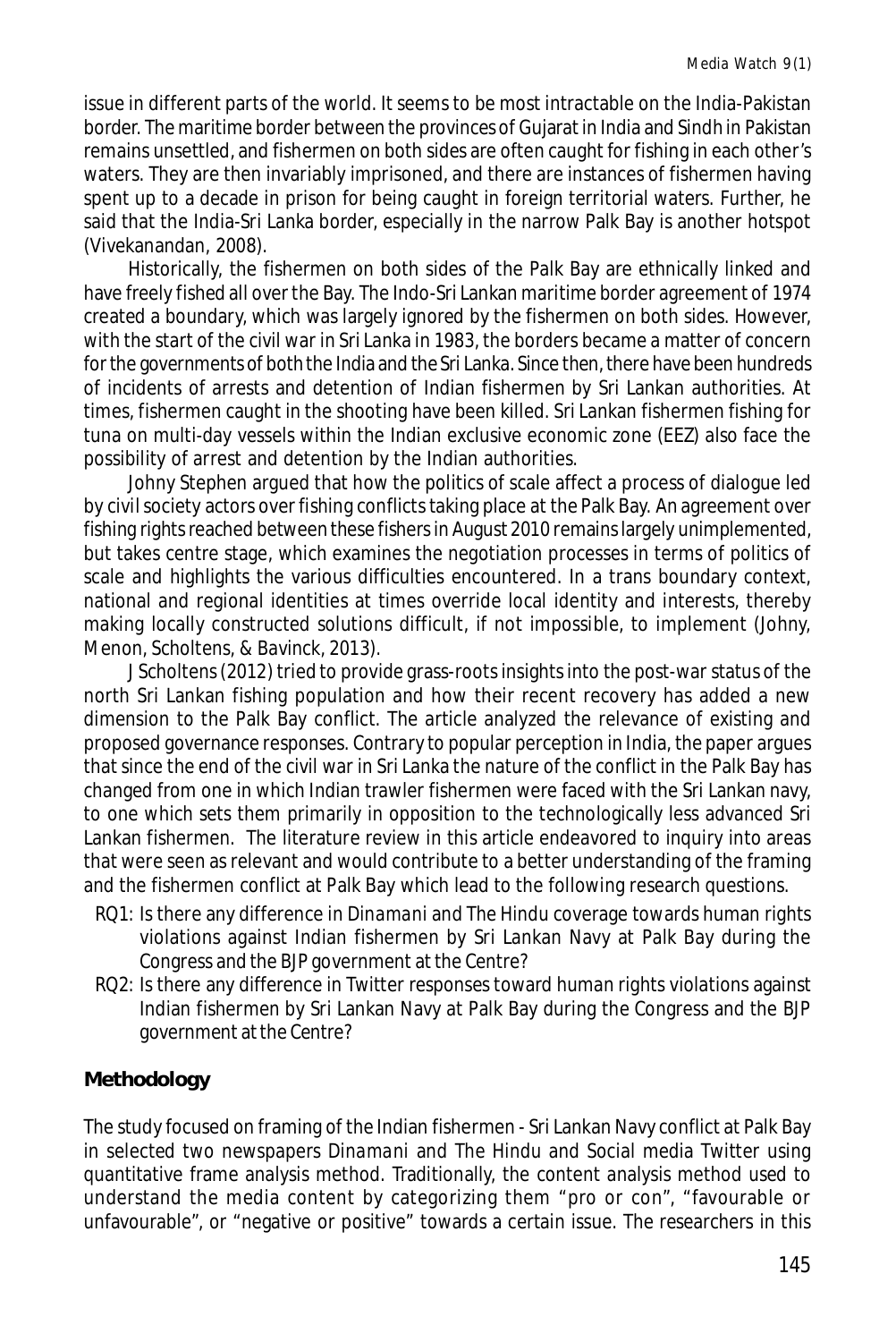study have made assumptions based on analysis the categorizing content. The content analyses would treat all negative or positive terms as equally influential, thus ignoring the salience of different text elements and how these combine to influence audience thinking (Entman, 1993).

According to the Rebecca Bruu Carver, frame analysis on the other hand, is attentive to the salience of various elements embedded in a text, so that it is possible to pick out the dominant meaning as well as the more subtle ones. It therefore has the potential of getting beneath the surface of news coverage, exposing any "hidden" meanings, and often comprises many different categories in a coding scheme. Further, he argued that quantitative approaches in the frame analysis tend to be more reliable because they are often based on a predetermined list of categories. Quantitative frame analyses tend to match media content to already-established frame categories and then map the frequency of occurrence of these categories. A quantitative approach is therefore generally more applicable to deductive frame analysis, although quantitative computer-assisted approaches are becoming popular for inductive analyses (Carver, Einar & Jarle, 2012).

An attempt has been made in this study using the frame analysis to investigate how human rights violations were constructed by Indian print and social media. The study period for this work is two years (the last one year of the then Congress and the first one year of the BJP government at the Centre) from May 2013 to May 2015. This period is significant because the country witnessed major changes in from economic to foreign policies.

*Dinamani* had published 79 news items related to the human rights violations during the period while *The Hindu* published only 11 news items. By adopting the quantitative frame analysis method, we have analyzed these articles and measured them with the help of the 5 point Likert scale. The keywords generated from these news articles used to extract the tweets from the social media Twitter pertain to the fishermen conflict. The keywords are: Tamil fishermen attack, Sri Lankan Navy attack, #Savetamilfishermen, #Saveinnocentfishermen, Tamil fishermen arrest. Keyword search method was adopted to extract the tweets which related to the human rights violations. By using keyword search method, the researcher collected 59 tweets from May 2013 to May 2015 which related to human rights violations. The public responses in social media (Twitter) carefully analyzed by using qualitative frame analysis method, where political deliberations are heavily made.

# **Analysis**

The N value of the Congress is 37 and BJP regime 42 as seen in Table 1. The mean value of the Congress regime is 1.35 and BJP regime 1.38. There is very less difference between the mean values. The result of t test as seen in Table 2 for the *Dinamani* related to human rights violations against the Indian fishermen by Sri Lankan Navy during the Congress and BJP regime  $+$  (77) = .191,  $p > 0.5$  provided evidence that there is no significant difference at 5 per cent level. The findings show that during both Congress and BJP government at the Centre, there was not much difference in reporting of the Indian fishermen issue in *Dinamani* on the human rights violations by Sri Lankan Navy at the Palk Bay.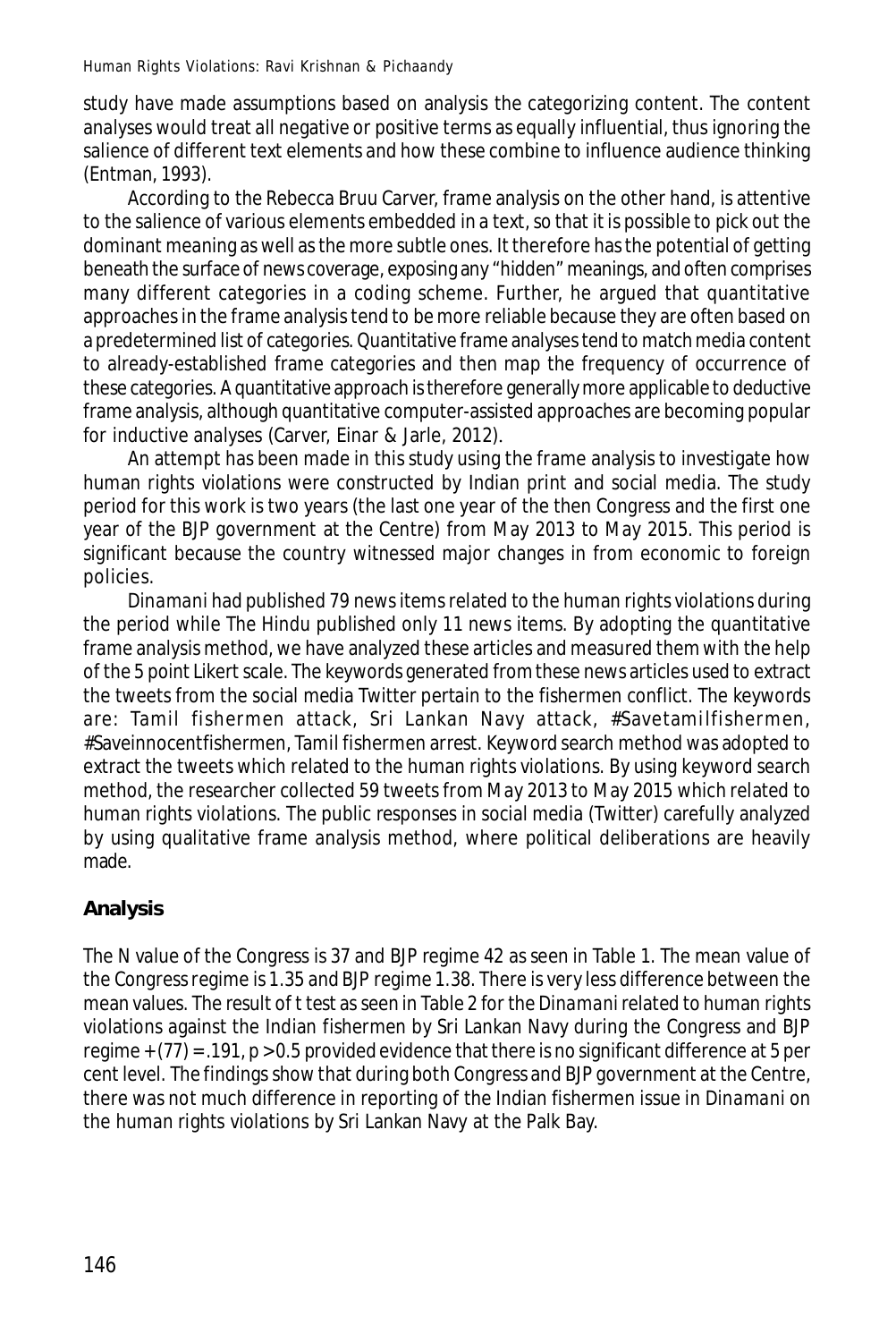Table 1. Descriptive analysis of *Dinamani* stories

| Dinamani                | Period     | N  | Mean | Std. deviation |  |
|-------------------------|------------|----|------|----------------|--|
| Human rights violations | Congress   | 37 | 1.35 | .857           |  |
|                         | <b>BJP</b> | 42 | .38  | .492           |  |

Table 2. Difference in reporting human rights violations by *Dinamani*

|            | Dinamani                                     |          |     | DfSig. (2-tailed) Mean difference |
|------------|----------------------------------------------|----------|-----|-----------------------------------|
|            | Human rights   Equal variances assumed       | ' - 191l | 849 | $-.030$                           |
| violations | Equal variances not assumed - 185 55.779 354 |          |     | $-.030$                           |

 The N value of the Congress regime is 5 and BJP regime 6 as seen in the Table 3. The mean value of the Congress regime is 1.20 and BJP regime 1.67. The difference between the mean values is 0.47.

Table 3. Descriptive analysis of *The Hindu* stories

| The Hindu               | Period     | N | Mean | Std. deviation |  |
|-------------------------|------------|---|------|----------------|--|
| Human rights violations | Congress   |   | .20  | .447           |  |
|                         | <b>BJP</b> |   | 1.67 | 516.           |  |

Table 4. Difference in reporting human rights violations by *The Hindu*

| The Hindu  |                                                   |            |      | DfSig. (2-tailed) Mean difference |
|------------|---------------------------------------------------|------------|------|-----------------------------------|
|            | Human rights   Equal variances assumed            | $-1.583$ 9 | .148 | $-.467$                           |
| violations | Equal variances not assumed   -1.606 8.969   .143 |            |      | -.467                             |

 The result of t test as seen in the above Table 4 for the *The Hindu* related human rights violations against the Indian fishermen by Sri Lankan Navy during the Congress and BJP regime  $+$  (9) = .1.583, p > 0.5 provided evidence that there is no significant difference at 5 per cent level. The findings show that during both Congress and BJP government at the Centre, there was not much difference in reporting of the Indian fishermen issue in *The Hindu* on the human rights violations by Sri Lankan Navy at the Palk Bay.

Table 5. Descriptive analysis of Twitter

| Twitter                 | Period     | N             | Mean | Std. deviation |  |
|-------------------------|------------|---------------|------|----------------|--|
| Human rights violations | Congress   | つつ            | .59  | .560           |  |
|                         | <b>BJP</b> | $\mathcal{L}$ | -96  | .055           |  |

 The N value of the Congress regime is 32 and BJP regime 27 as seen in the Table 5. The mean value of the Congress regime is 1.59 and BJP regime 1.96. The difference between the mean values is 0.37.

Table 6. Difference in representing human rights violations by Twitter

| Twitter    |                                                |             |      | DfSig. (2-tailed) Mean difference |
|------------|------------------------------------------------|-------------|------|-----------------------------------|
|            | Human rights Equal variances assumed           | $-1.715$ 57 | .092 | $-.369$                           |
| violations | Equal variances not assumed -1.634 38.016 .111 |             |      | $-.369$                           |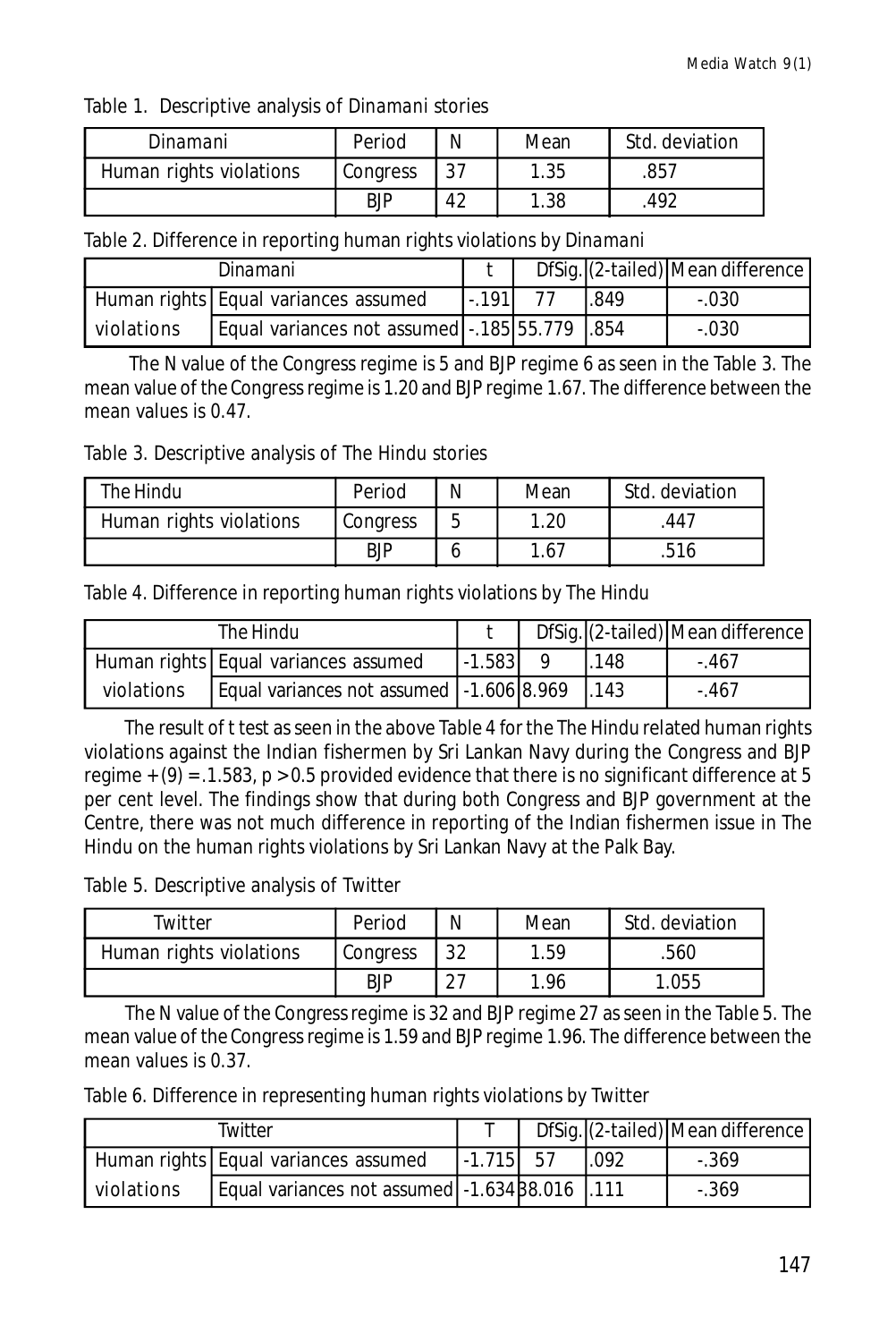The result of t test as seen in Table 6 for the Twitter related human rights violations against the Indian fishermen by Sri Lankan Navy during the Congress and BJP regime + (57) = .1.715, p>0.5 provided evidence that there is no significant difference at 5 per cent level. The findings show that during both Congress and BJP government at the Centre, there was not much difference in the messages on the Indian fishermen issue in Twitter on the human rights violations by Sri Lankan Navy at the Palk Bay.

# **Conclusion**

The conflict between the Indian fishermen and Sri Lankan Navy over the cross-border fishing issue in the Palk Bay have repeatedly been the subject of the newspaper headlines in India and Sri Lanka for more than two decades. During the period from 1983 to 2005, a total 378 Indian fishermen were lost their lives to the conflict. Though Sri Lanka has good foreign relationship with India government, its Navy is involved in serious of human rights violations against the Indian Tamil fishermen. In 2014, during the Indian parliament election campaign, the BJP leaders had accused the then Congress government for the mismanagement of Tamil Nadu fishermen issue in the Palk Bay. After the BJP came to the power there was no significant change in the situation and the Sri Lankan Navy soldiers are continuing their violations against the Indian Tamil fishermen. The t test analysis of the *Dinamani* and *The Hindu* revealed that there was no significant difference between the Congress and BJP government towards the Palk Bay fishermen conflict on human rights violation issue. Similarly, the t test analysis of the Twitter data also revealed that there was no significant difference between the Congress and the BJP governments towards the Palk Bay fishermen conflict on human rights Violations issue. After the BJP came to power at the centre in 2014, it changed many foreign policies. However, the analysis reveals that like Congress government, the BJP regime was also giving more importance to the Indo-Sri Lankan relationship than the Indian fishermen and Sri Lankan Navy conflict.

# **References**

- Akilan, M. (2013). *Congress government aiding Sri Lankan Govvernment.* Chennai: One India. Alessio Signorini, A. M. (2011). The Use of Twitter to Track Levels of Disease Activity and
- Public Concern in the U.S. during the Influenza A H1N1 Pandemic. *PLOS ONE* .
- Carver, R. B., E. A., & J. B. (2012). Quantitative Frame Analysis of How the Gene Concept Is Presented in Tabloid and Elite Newspapers. *Science Communication* .
- Driscoll, K., & S. W. (2014). Big Data, Big Questions| Working Within a Black Box: Transparency in the Collection and Production of Big Twitter Data. *International Journal of Communication* , VOL 8.
- Dunaway, J., & M. A. (2007). Agenda Setting, Public Opinion, and the Issue of Immigration Reform. *Paper presented at the annual meeting of the American Political Science Association.* Hyatt Regency Chicago and the Sheraton Chicago Hotel and Towers, Chicago.
- Entman, M. (1993). Framing: Toward Clarification of a Fractured Paradigm . *Journal of Communication* , 51 - 58.
- Gupta, C. (2004). Blurred Boundaries: Fisherfolk and Coastal Conflicts. *South Asia Forum for Human Rights* .
- Harlow, S. (2011). Overthrowing the Protest Paradigm? How The New York Times, Global Voices and Twitter Covered the Egyptian Revolution. *International Journal of Communication* .